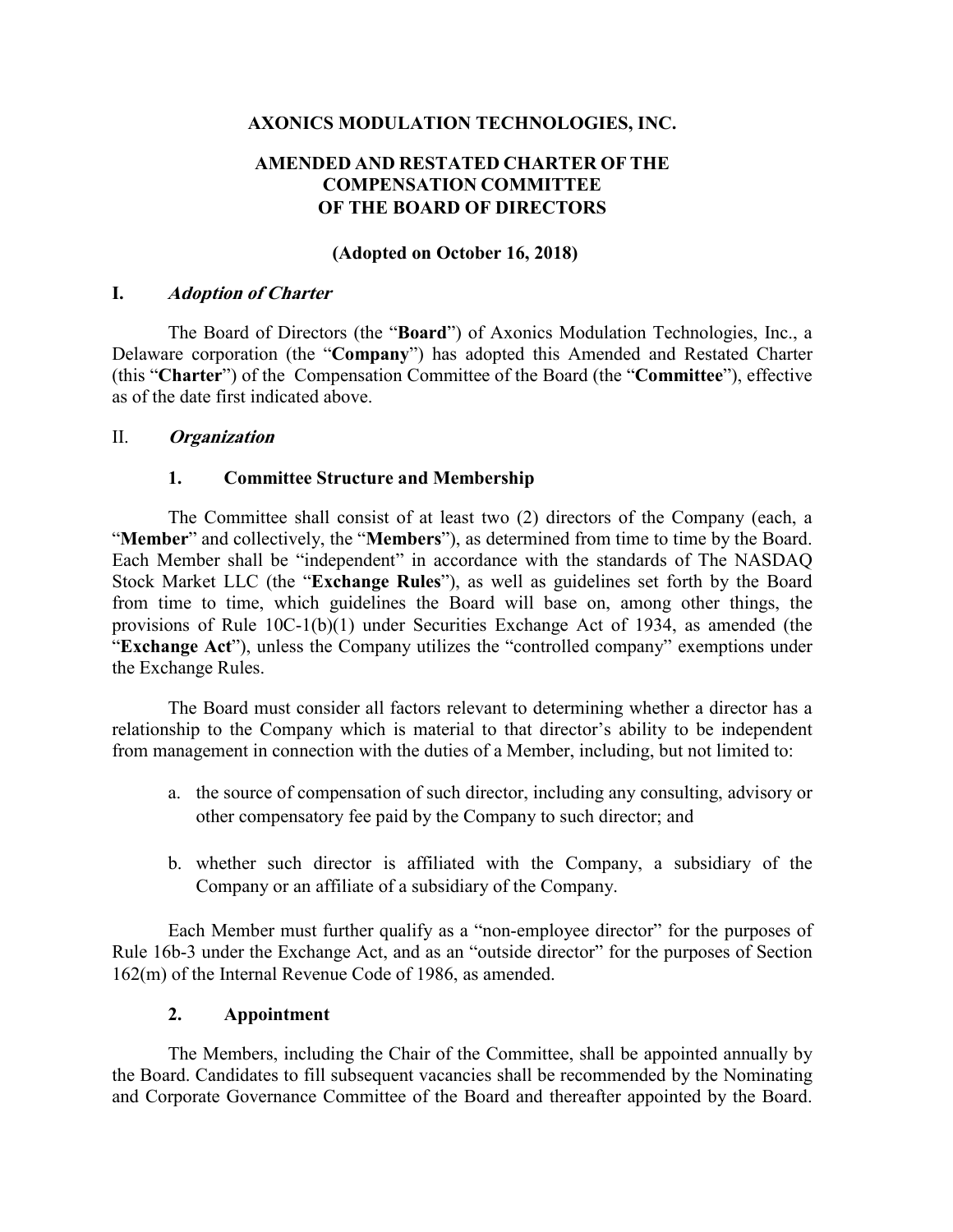The Member shall serve one-year terms and shall serve for such term or terms as the Board may determine or until earlier resignation or death. The Board may remove any Member from the Committee at any time with or without cause.

Unless a Chair is elected by the full Board, the Members shall designate a Chair of the Committee by the majority vote of the full Committee membership. The Chair of the Committee will chair all regular sessions of the Committee and set agendas for Committee meetings.

## **3. Committee Meetings**

The Committee shall meet as often as it deems necessary. The Committee shall be governed by the same rules regarding meetings (including meetings in person or by telephone or other similar communications equipment), action without meetings, notice, waiver of notice, and quorum and voting requirements as are applicable to the Board. The Committee may invite such members of management to its meetings as it deems appropriate.

# **4. Resources and Authority**

The Committee shall have the resources and authority appropriate to discharge its duties and responsibilities, including the authority to select, retain, terminate and approve the fees and other retention terms of special counsel or other experts or consultants, as it deems appropriate, without having to seek the approval of the Board. The Committee shall have authority to elect, retain, terminate and approve the fees and other retention terms of consultants used to assist in the evaluation any compensation matters that the Committee may review or for which the Committee is charged with making recommendations, including compensation of officers and directors.

## **5. Reports to the Board**

The Committee shall take written minutes of its meetings and activities and submit such minutes to the recording secretary of the Company for filing. The Chair of the Committee shall report to the Board following meetings of the Committee and as otherwise requested by the Chair of the Board.

## **III. Purpose and Responsibilities**

## **1. Purpose**

The purpose of the Committee is to carry out the responsibilities delegated by the Board relating to the review and determination of executive compensation.

## **2. Responsibilities**

The Committee shall have the following authority and responsibilities:

a. To review, and recommend to the Board to determine, annually, the corporate goals and objectives applicable to the compensation of the chief executive officer ("**CEO**"),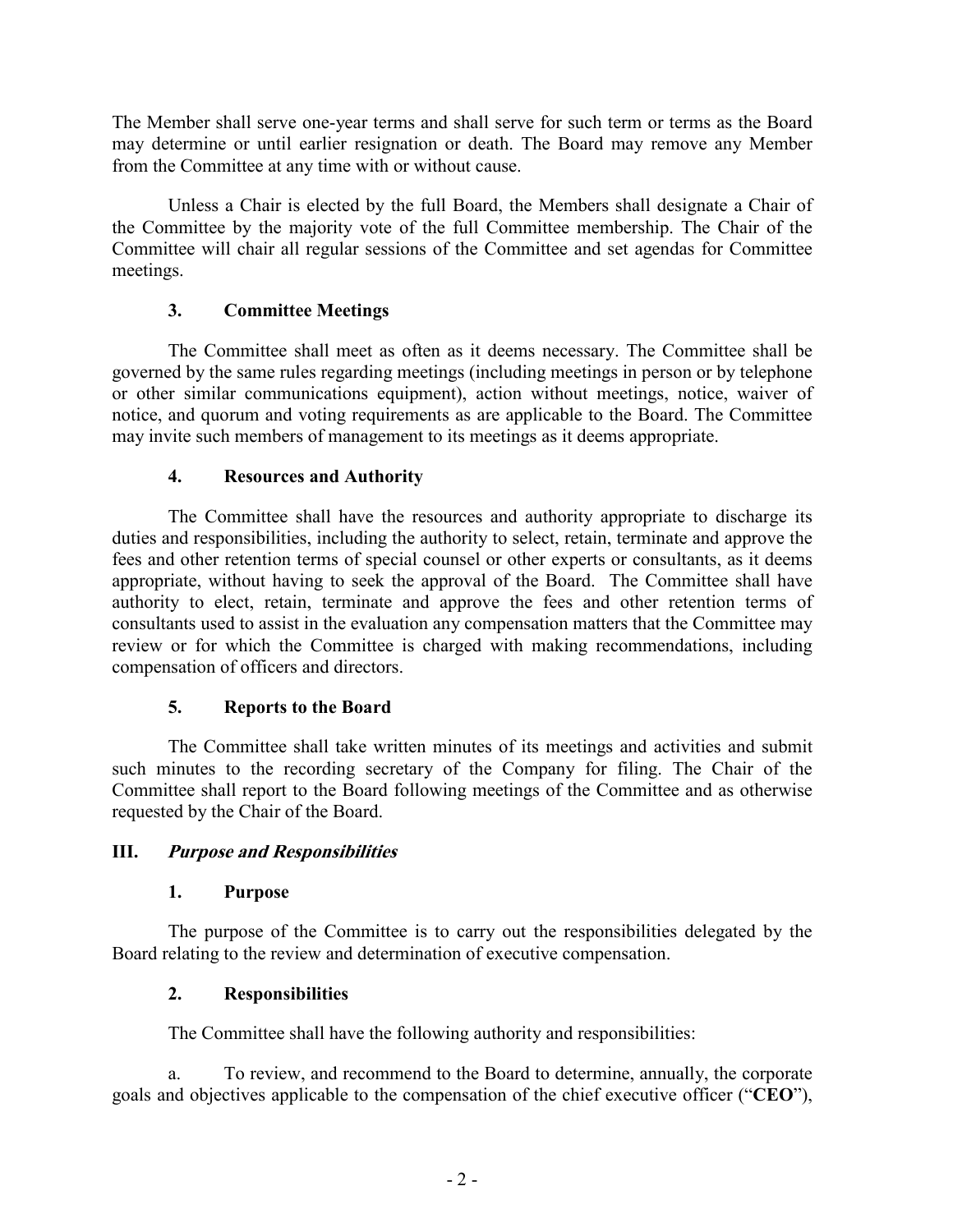evaluate at least annually the CEO's performance in light of those goals and objectives, and recommend to the Board to determine the CEO's compensation level based on this evaluation, including discretionary bonuses and cash incentive awards. The Committee's recommendations regarding performance goals and objectives and the compensation of the CEO are to be reviewed and approved by the Company's full Board, *provided, however*, the CEO shall not be present during voting or deliberations regarding his or her compensation.

b. To review, and recommend to the Board to determine, annually, the compensation, including discretionary bonuses and cash incentive awards, and the performance goals and objectives relevant to the compensation, of all other executive officers of the Company.

c. To review, modify and determine, or make recommendations to the Board regarding, the Company's overall compensation strategy and policies.

d. To review and approve, or make recommendations to the Board regarding, equity incentive plans, compensation plans and similar programs advisable for the Company, as well as to modify, amend or terminate existing plans and programs.

To administer the Company's equity incentive plans, compensation plans and similar programs, except as reserved or otherwise delegated by the Board, as applicable.

f. To review the Company's incentive compensation arrangements to determine whether they encourage excessive risk-taking, to review and discuss the relationship between risk management policies and practices and compensation, and to evaluate compensation policies and practices that could mitigate any such risk.

g. To review, and make recommendations to the Board regarding, the terms of any employment agreements, severance arrangements, change in control protections and any other compensatory arrangements for the Company's executive officers.

h. To review, and make recommendations to the Board regarding, director compensation.

i. To prepare the requisite disclosure and reports required in the Company's filings with the Securities and Exchange Commission (the "**SEC**"), including the Company's proxy statements.

## **IV. Outside Advisors**

The Committee shall have the authority, in its sole discretion, to select, retain and obtain the advice of a compensation consultant as necessary to assist with the execution of its duties and responsibilities as set forth in this Charter. The Committee shall set the compensation, and oversee the work, of the compensation consultant. The Committee shall have the authority, in its sole discretion, to retain and obtain the advice and assistance of outside counsel and such other advisors as it deems necessary to fulfil its duties and responsibilities under this Charter. The Committee shall set the compensation, and directly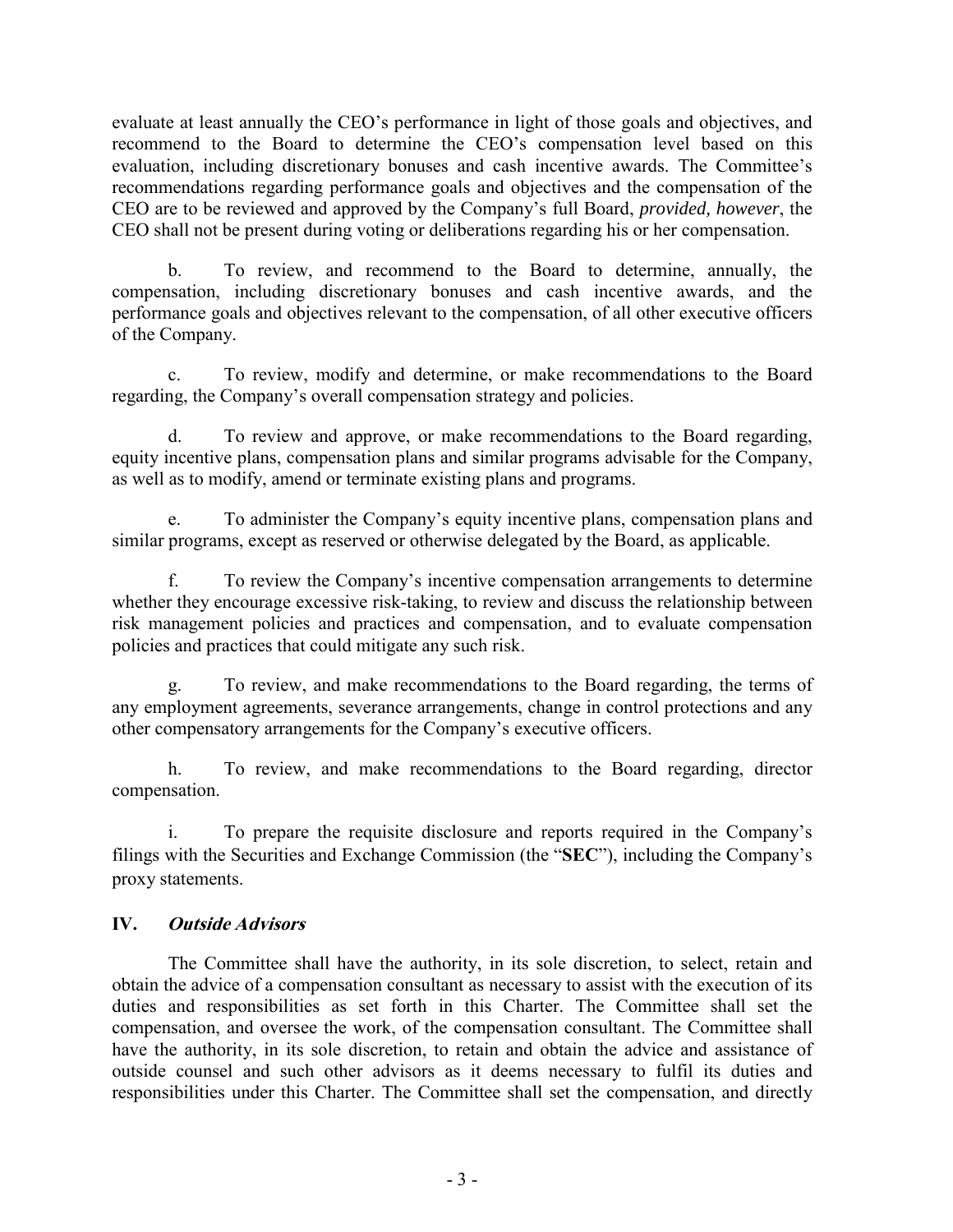oversee the work, of its outside counsel and other advisors. The Committee shall receive appropriate funding from the Company, as determined by the Committee in its capacity as a committee of the Board, for the payment of reasonable compensation to its compensation consultants, outside counsel and any other advisors. Nothing in this Charter shall limit the Committee's ability or obligation to exercise its own judgment in fulfilment of its duties, nor shall any provision of this Charter require the Committee to implement or act consistently with the advice or recommendations of the compensation consultant, legal counsel or other adviser to the Committee.

The Committee may select or receive advice from, a compensation consultant, legal counsel or other adviser to the Committee, other than in-house legal counsel, only after taking into consideration the following factors:

- a. the provision of other services to the Company by the person that employs the compensation consultant, legal counsel or other adviser;
- b. the amount of fees received from the Company by the person that employs the compensation consultant, legal counsel or other adviser, as a percentage of the total revenue of the person that employs the compensation consultant, legal counsel or other adviser;
- c. the policies and procedures of the person that employs the compensation consultant, legal counsel or other adviser that are designed to prevent conflicts of interest;
- d. any business or personal relationship of the compensation consultant, legal counsel or other adviser with a Member;
- e. any stock of the Company owned by the compensation consultant, legal counsel or other adviser; and
- f. any business or personal relationship of the compensation consultant, legal counsel or other adviser, or the person employing the adviser with an executive officer of the Company.

Subject to applicable Exchange Rules, the Committee shall conduct the same "independence" assessment as set forth in Article II, Section 1 of this Charter for each compensation consultant, outside counsel and any other advisors retained by the Committee. The compensation consultant, outside counsel and any other advisors retained by the Committee shall be "independent" in accordance with guidelines set by the Board from time to time, which guidelines the Board will base, to the extent required or deemed appropriate, on the provisions of the Exchange Rules promulgated in response to the Dodd-Frank Wall Street Reform and Consumer Protection Act of 2010 and the applicable rules and regulations promulgated thereunder by the SEC.

## **V. Delegation of Authority**